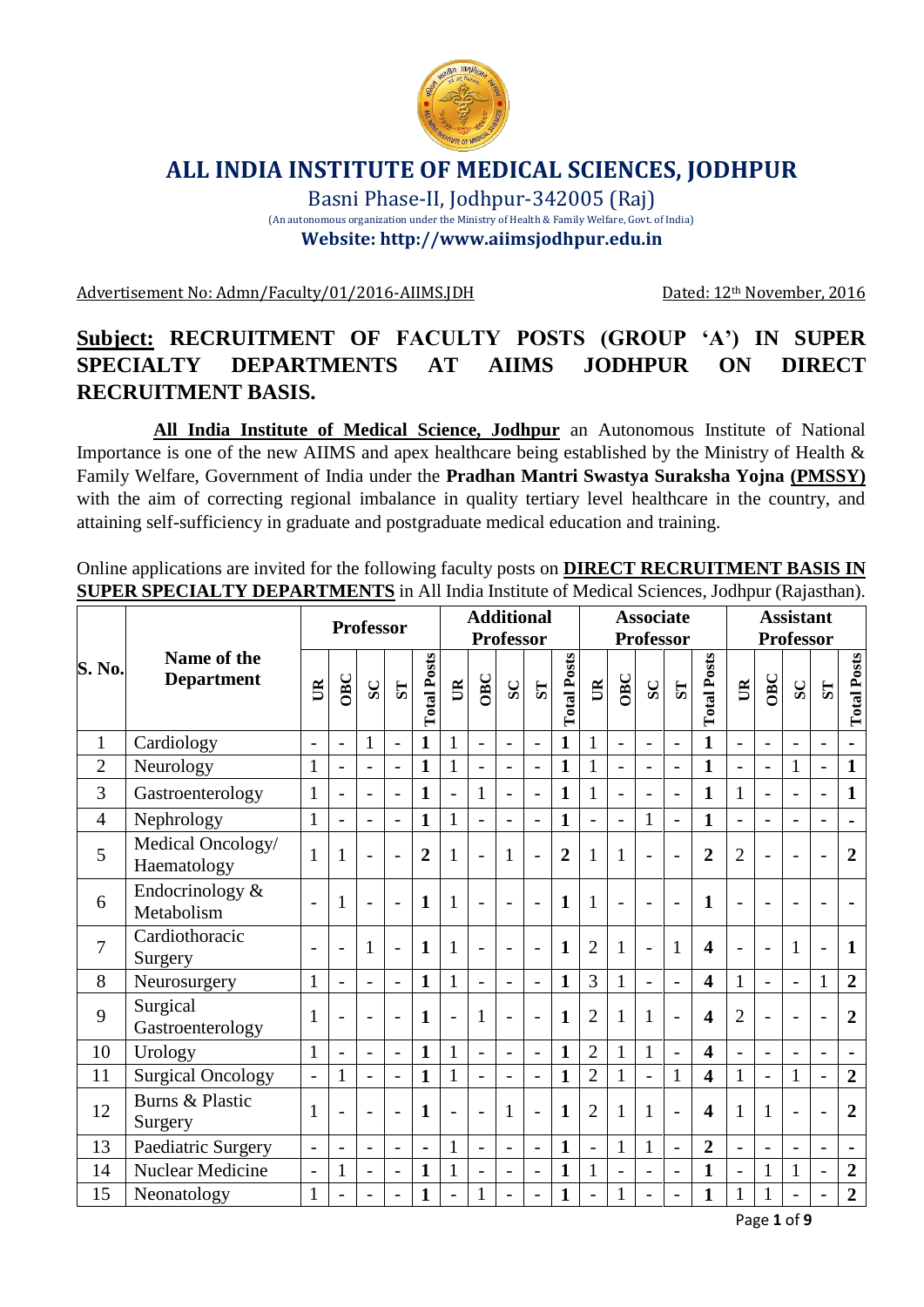### **Note: -**

- **1.** The above vacancies are provisional and subject to variation. The Director, AIIMS, Jodhpur reserves the right to vary the vacancies including reserved vacancies as per the Govt. of India rules/circulars and requirements.
- **2.** Reservation will be as per Government of India Policy.
- **3.** Age and all other qualification will be counted on the last date of submission of application.
- **4.** The period of experience wherever prescribed shall be counted after obtaining the prescribed qualification.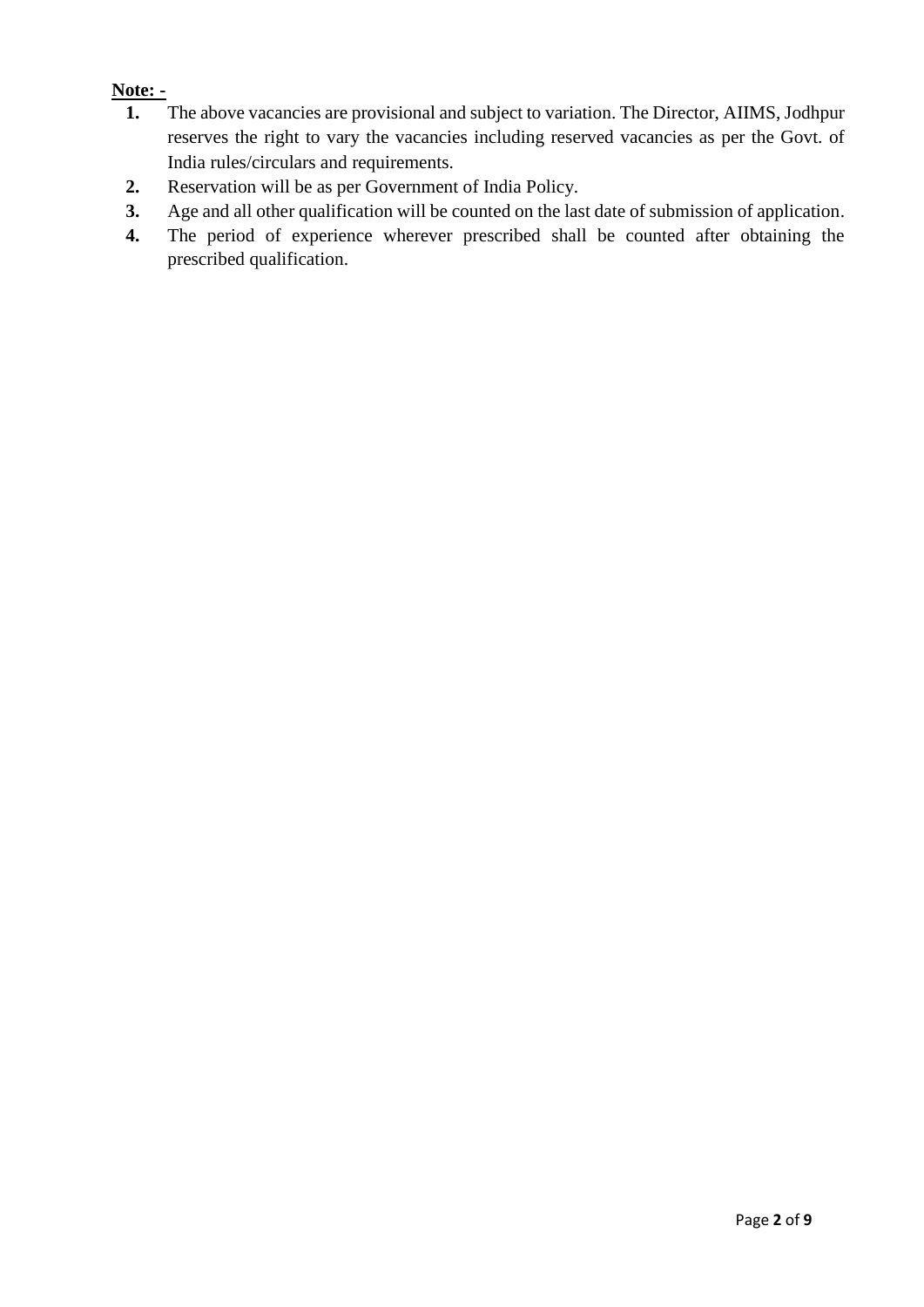### **Qualification of the Posts are as under:-**

| S. No. | Name of the Post        | <b>Qualification/Experience</b>                                                                                                                                                                                                                                                                                                                    |  |  |  |  |  |  |  |
|--------|-------------------------|----------------------------------------------------------------------------------------------------------------------------------------------------------------------------------------------------------------------------------------------------------------------------------------------------------------------------------------------------|--|--|--|--|--|--|--|
|        |                         | <b>Essential:-</b>                                                                                                                                                                                                                                                                                                                                 |  |  |  |  |  |  |  |
|        |                         | <b>Educational Qualification</b>                                                                                                                                                                                                                                                                                                                   |  |  |  |  |  |  |  |
|        | Professor               | A medical qualification included in the I or II schedule or<br>1.<br>part II of the third schedule to the Indian medical council Act of<br>1956 (Persons possessing qualifications included in part II of third<br>schedule should also fulfill the condition specified in section<br>$13(3)$ of the Act.)                                         |  |  |  |  |  |  |  |
|        |                         | 2.<br>A post graduate qualification e.g. MD/MS or a recognized<br>equivalent<br>qualification<br>thereto<br>the<br>respective<br>in<br>discipline/subject.                                                                                                                                                                                         |  |  |  |  |  |  |  |
| 1.     |                         | M.Ch. for surgical super-specialties and D.M. for<br>3.<br>Medical super specialties (2 years or 3 years or 5 years<br>recognized course) or qualification recognized equivalent thereto.                                                                                                                                                          |  |  |  |  |  |  |  |
|        |                         | <b>Experience:</b><br>Twelve years teaching and/or research experience in recognized<br>institution in the subject of specialty after obtaining the qualifying<br>degree of M.Ch./D.M. (2 years or 5 years course recognized after<br>MBBS) in the respective discipline/subject or a qualification<br>recognized equivalent thereto.<br><b>Or</b> |  |  |  |  |  |  |  |
|        |                         | Eleven years teaching and/or research experience in recognized<br>Institution in the subject of specialty for the candidates possessing<br>3 years recognized degree of D.M/M.Ch in the respective<br>discipline/subject or a qualification recognized equivalent thereto<br><b>Essential:-</b>                                                    |  |  |  |  |  |  |  |
|        |                         | <b>Educational Qualification</b><br>A medical qualification included in the I or II schedule or<br>part II of the third schedule to the Indian medical council Act of<br>1956 (Persons possessing qualifications included in part II of third<br>schedule should also fulfill the condition specified in section<br>$13(3)$ of the Act.)           |  |  |  |  |  |  |  |
| 2.     | Additional<br>Professor | A post graduate qualification e.g. MD/MS or a recognized<br>2.<br>qualification<br>equivalent<br>thereto<br>the<br>respective<br>in<br>discipline/subject.                                                                                                                                                                                         |  |  |  |  |  |  |  |
|        |                         | D.M. in respective discipline/subject for medical super-<br>3.<br>specialties and M.Ch. in respective discipline/subject for surgical<br>super-specialties (2 years or 3 years or 5 years recognized course)<br>or qualification recognized equivalent thereto.                                                                                    |  |  |  |  |  |  |  |
|        |                         | <b>Experience:</b><br>Eight years teaching and/or research experience in recognized<br>institution in the subject of specialty after obtaining the qualifying<br>degree of D.M./ M.Ch. (2 years or 5 years course recognized after                                                                                                                 |  |  |  |  |  |  |  |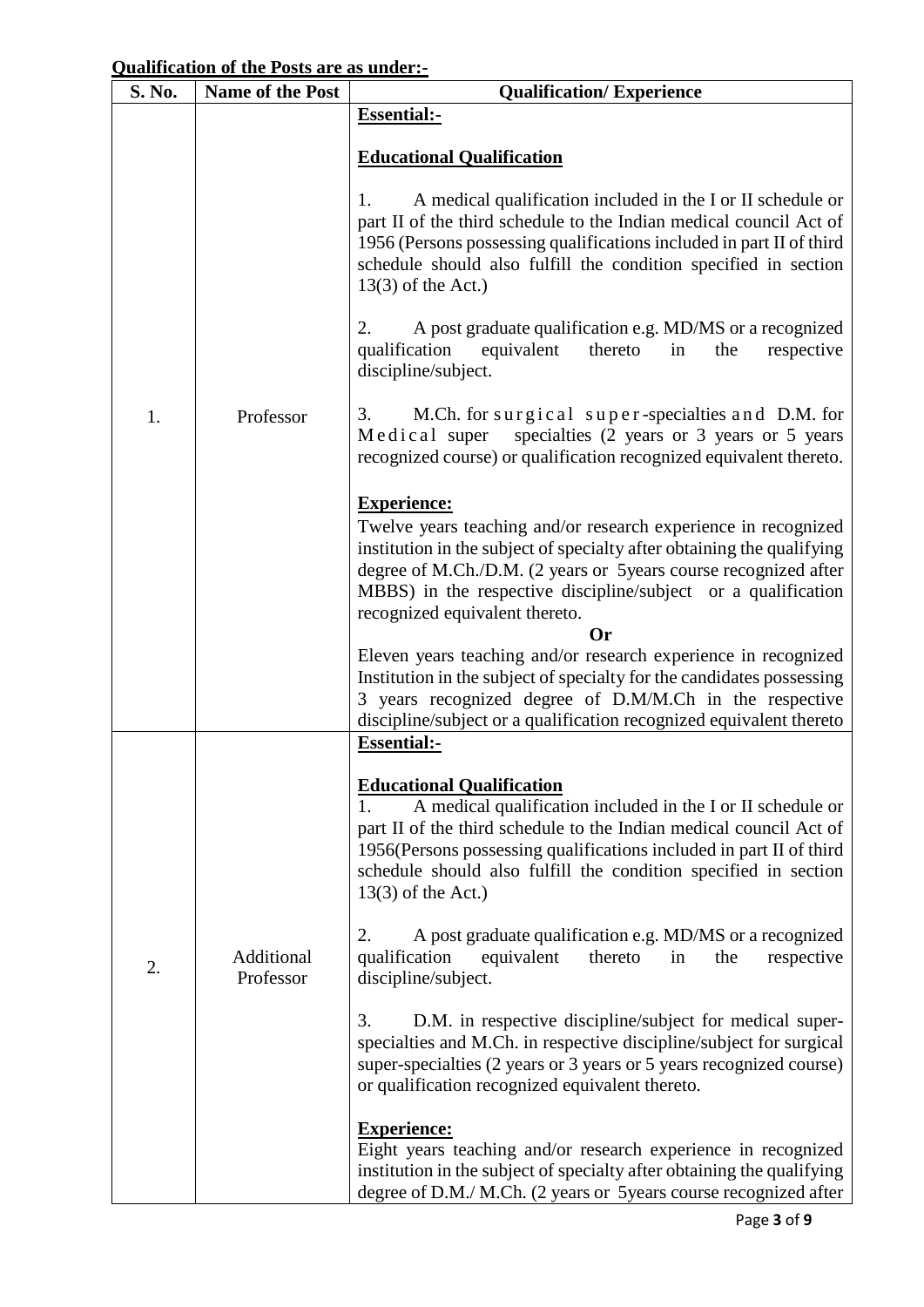|    |                            | MBBS) in the respective discipline/subject or a qualification                                                                          |
|----|----------------------------|----------------------------------------------------------------------------------------------------------------------------------------|
|    |                            | recognized equivalent thereto.                                                                                                         |
|    |                            | <b>Or</b>                                                                                                                              |
|    |                            | Seven years teaching and/or research experience in recognized<br>Institution in the subject of specialty for the candidates possessing |
|    |                            | 3 years recognized degree of D.M/M.Ch in the respective                                                                                |
|    |                            | discipline/subject or a qualification recognized equivalent thereto.                                                                   |
|    |                            | <b>Essential:-</b>                                                                                                                     |
|    |                            |                                                                                                                                        |
|    |                            | <b>Educational Qualification</b>                                                                                                       |
|    |                            | 1.<br>A medical qualification included in the I or II schedule or                                                                      |
|    |                            | part II of the third schedule to the Indian medical council Act of                                                                     |
|    |                            | 1956 (Persons possessing qualifications included in part II of third                                                                   |
|    |                            | schedule should also fulfill the condition specified in section 13(3)                                                                  |
|    |                            |                                                                                                                                        |
|    |                            | of the Act.)                                                                                                                           |
|    |                            |                                                                                                                                        |
|    |                            | A post graduate qualification e.g. MD/MS or a recognized<br>2.<br>qualification<br>equivalent<br>thereto<br>the<br>respective<br>in    |
|    |                            | discipline/subject.                                                                                                                    |
|    |                            |                                                                                                                                        |
|    | <b>Associate Professor</b> | D.M. in the respective discipline/subject for medical<br>3.                                                                            |
| 3. |                            | super-specialties and M.Ch. in the respective discipline/subject                                                                       |
|    |                            | for surgical super-specialties (2 years or 3 years or 5 years                                                                          |
|    |                            | recognized course) or a qualification recognized equivalent                                                                            |
|    |                            | thereto.                                                                                                                               |
|    |                            |                                                                                                                                        |
|    |                            |                                                                                                                                        |
|    |                            | <b>Experience</b> -                                                                                                                    |
|    |                            | Four years teaching and/or research experience in a recognized                                                                         |
|    |                            | institution in the subject of specialty after obtaining the qualifying                                                                 |
|    |                            | degree of D.M. /M.Ch. (2 years or 5 years recognized course after                                                                      |
|    |                            | MBBS) in the respective discipline/subject or a qualification                                                                          |
|    |                            | recognized equivalent thereto.                                                                                                         |
|    |                            | <b>Or</b><br>Three years teaching and/or research experience in recognized                                                             |
|    |                            | institution in the subject of specialty for the candidate possessing                                                                   |
|    |                            | 3 years recognized degree D.M./M.Ch. in the respective                                                                                 |
|    |                            | discipline/subject or a qualification recognized equivalent thereto.                                                                   |
|    |                            | <b>Essential:-</b>                                                                                                                     |
|    |                            |                                                                                                                                        |
|    |                            | <b>Educational Qualification</b>                                                                                                       |
|    |                            | A medical qualification included in the I or II schedule or<br>1.                                                                      |
|    |                            | part II of the third schedule to the Indian medical council Act of                                                                     |
|    |                            | 1956 (Persons possessing qualifications included in part II of third                                                                   |
|    |                            | schedule should also fulfill the condition specified in section                                                                        |
| 4. | <b>Assistant Professor</b> | $13(3)$ of the Act.)                                                                                                                   |
|    |                            | 2.                                                                                                                                     |
|    |                            | A post graduate qualification e.g. MD/MS or a recognized<br>equivalent<br>qualification<br>thereto<br>respective<br>in<br>the          |
|    |                            | discipline/subject.                                                                                                                    |
|    |                            |                                                                                                                                        |
|    |                            | 3.<br>D.M. in the respective discipline/subject for medical<br>super-specialties and M.Ch. in the respective discipline/subject        |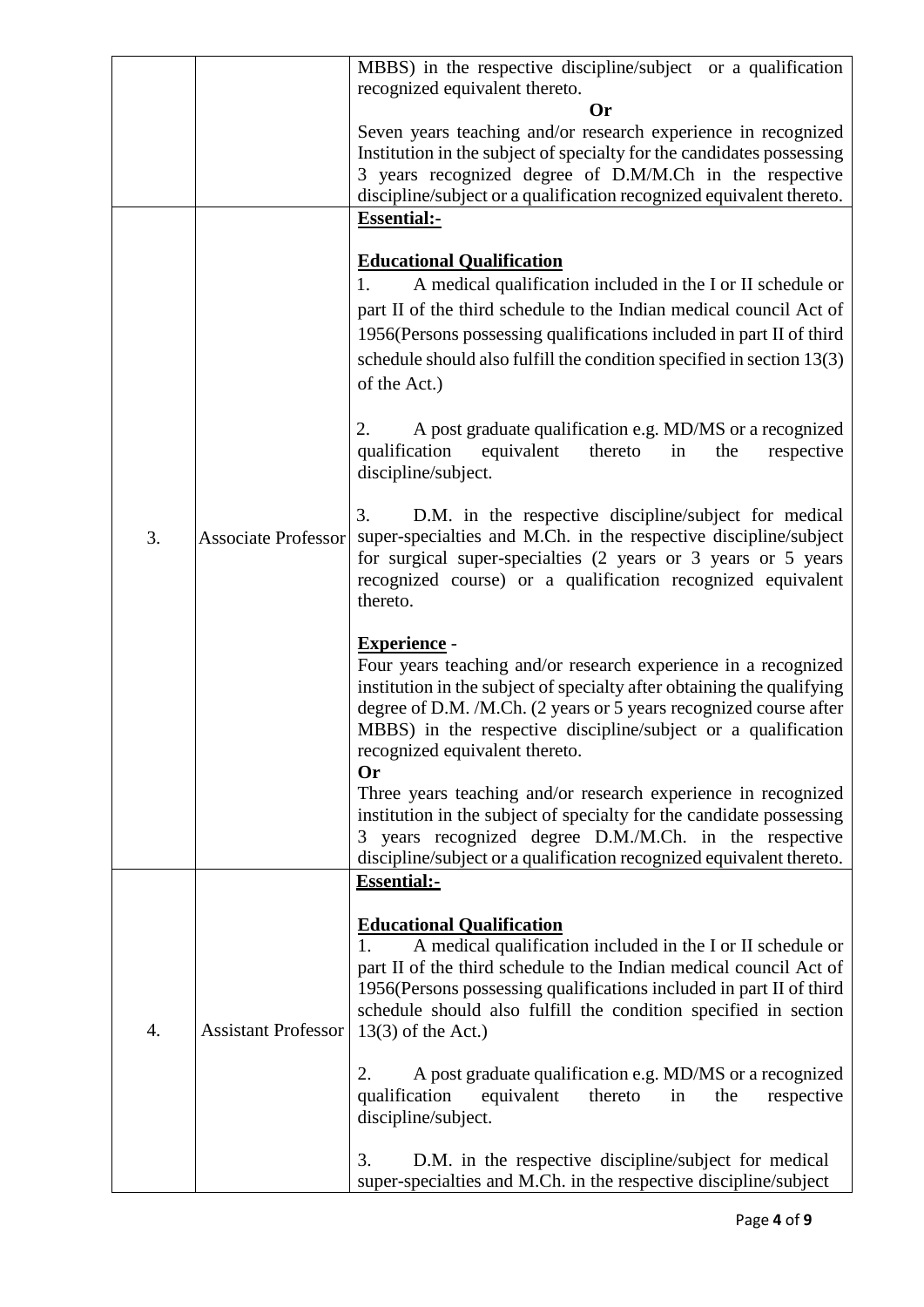|  | for surgical super-specialties (2 years or 3 years or 5 years<br>recognized course) Or a qualification recognized equivalent<br>thereto.                                                                                                                                                                                 |
|--|--------------------------------------------------------------------------------------------------------------------------------------------------------------------------------------------------------------------------------------------------------------------------------------------------------------------------|
|  | <b>Experience:</b>                                                                                                                                                                                                                                                                                                       |
|  | One years teaching and/or research experience in a recognized<br>institution in the subject of specialty after obtaining the<br>qualifying degree of D.M. /M.Ch. (2 years or 5 years recognized<br>course after MBBS) or qualification recognized degree in<br>D.M./M.Ch or qualification recognized equivalent thereto, |
|  | No experience is necessary for the candidates possessing the 3                                                                                                                                                                                                                                                           |
|  | years recognized degree of D.M/ M.Ch or qualification                                                                                                                                                                                                                                                                    |
|  | recognized equivalent thereto.                                                                                                                                                                                                                                                                                           |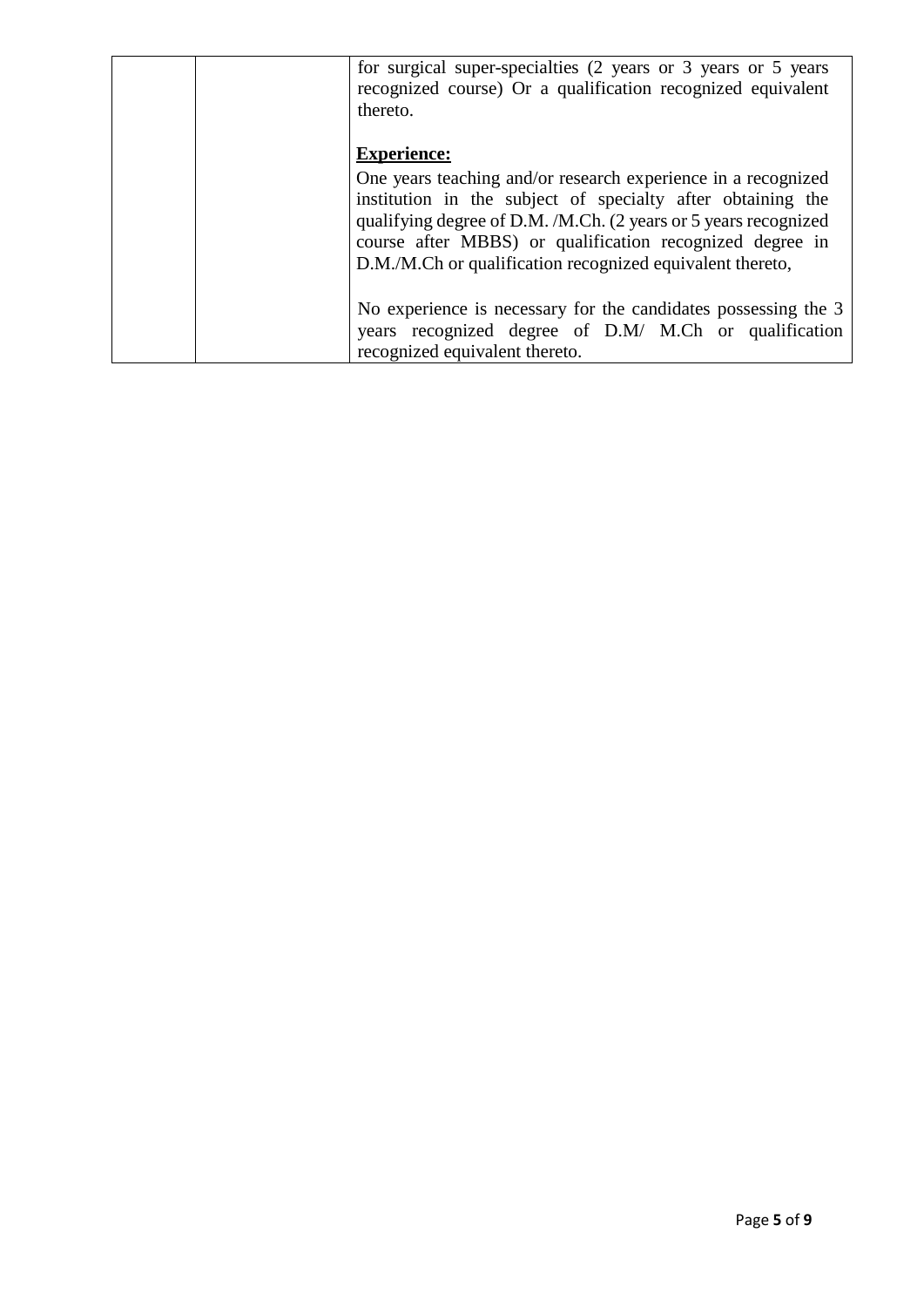# **GENERAL CONDITIONS**

- 1. All the posts carry usual allowances as admissible to Central Government Employees of similar status at Jodhpur, Rajasthan.
- 2. **Application Process:-** The aspiring applicants satisfying the eligibility criteria in all respect can submit their application only through **ON-LINE** mode. The On-line registration of application is made available on AIIMS, Jodhpur official website i.e. [http://www.aiimsjodhpur.edu.in.](http://www.aiimsjodhpur.edu.in/) The link for submission of online applications in respect of above said posts along-with other relevant information will be activated on the date of advertisement on Employment News/ Rojgar Samachar. **The last date of online submission of applications will be Thirtieth Day (30th Day) from the date of publication of advertisement in Employment News/ Rojgar Samachar i.e. on 11th December, 2016 at 05:00 PM.** No Documents including online application form is required to be sent, however, all the applicants are advised to keep a copy of online application form with them, along with proof of payment (a Copy of challan /online payment receipt) for their record.
- 3. The applicants applying in response to this advertisement should satisfy themselves regarding their eligibility for the post applied for. They must be fulfilling eligibility criteria as on the closing date of applications failing which their application will be rejected.
- 4. The On-line application will be closed on Thirtieth Day (30<sup>th</sup> Day) from the date of publication of advertisement in Employment News/ Rojgar Samachar i.e. on 11th December, 2016 at 05:00 PM. The candidature of such applicants who fails to complete the online application submission by the stipulated date and time will not be considered and no correspondence in this regard will be entertained.
- 5. The Candidate must ensure that their photo and signature should be clearly visible in preview at the time of filling of application in online mode. If photo/signature image is displayed small or not visible in preview on website, that means photo/signature is not as per the AIIMS, Jodhpur prescribed and in that case, your application will be rejected. So, be careful while uploading your photo and signature. Both must be visible clearly on Online Application form.
- 6. In case a candidate wishes to apply for more than one post, he/she is required to fill in the form separately through On-line mode only.

|   | <b>Professor</b>                      | PayBand-4: Rs.37400-67000 with Academic Grade Pay of Rs.10500 (Plus<br>NPA for medically qualified candidates only) with the minimum pay of<br>Rs.51600/- and AGP of Rs.10500/-<br>Up-to 40% of posts of Professors will get Higher Administrative (HAG)<br>scale subject to clearance of the prescribed process. |
|---|---------------------------------------|-------------------------------------------------------------------------------------------------------------------------------------------------------------------------------------------------------------------------------------------------------------------------------------------------------------------|
| 2 | <b>Additional</b><br><b>Professor</b> | PayBand-4: Rs. 37400-67000 with Academic Grade Pay of Rs.9500 (Plus<br>NPA for medically qualified candidates only) with minimum Pay of<br>Rs.46000/-and AGP of Rs.9500/-                                                                                                                                         |
| 3 | <b>Associate</b><br><b>Professor</b>  | PayBand-4: Rs. 37400-67000 with Academic Grade Pay of Rs.9000 (Plus<br>NPA for medically qualified candidates only) with minimum Pay of<br>Rs.42800/-and AGP of Rs.9000/-                                                                                                                                         |
| 4 | <b>Assistant</b><br><b>Professor</b>  | PayBand-3:Rs.15600-39100 with Grade Pay of Rs. 8000 with a minimum of<br>Rs.30,000/-+NPA.(NPA for medically qualified candidates only) with<br>provision to move to PB-4 after three years (Rs.37400-6700) with Grade Pay<br>of Rs.8700/-                                                                         |

7. **Pay Scale:-**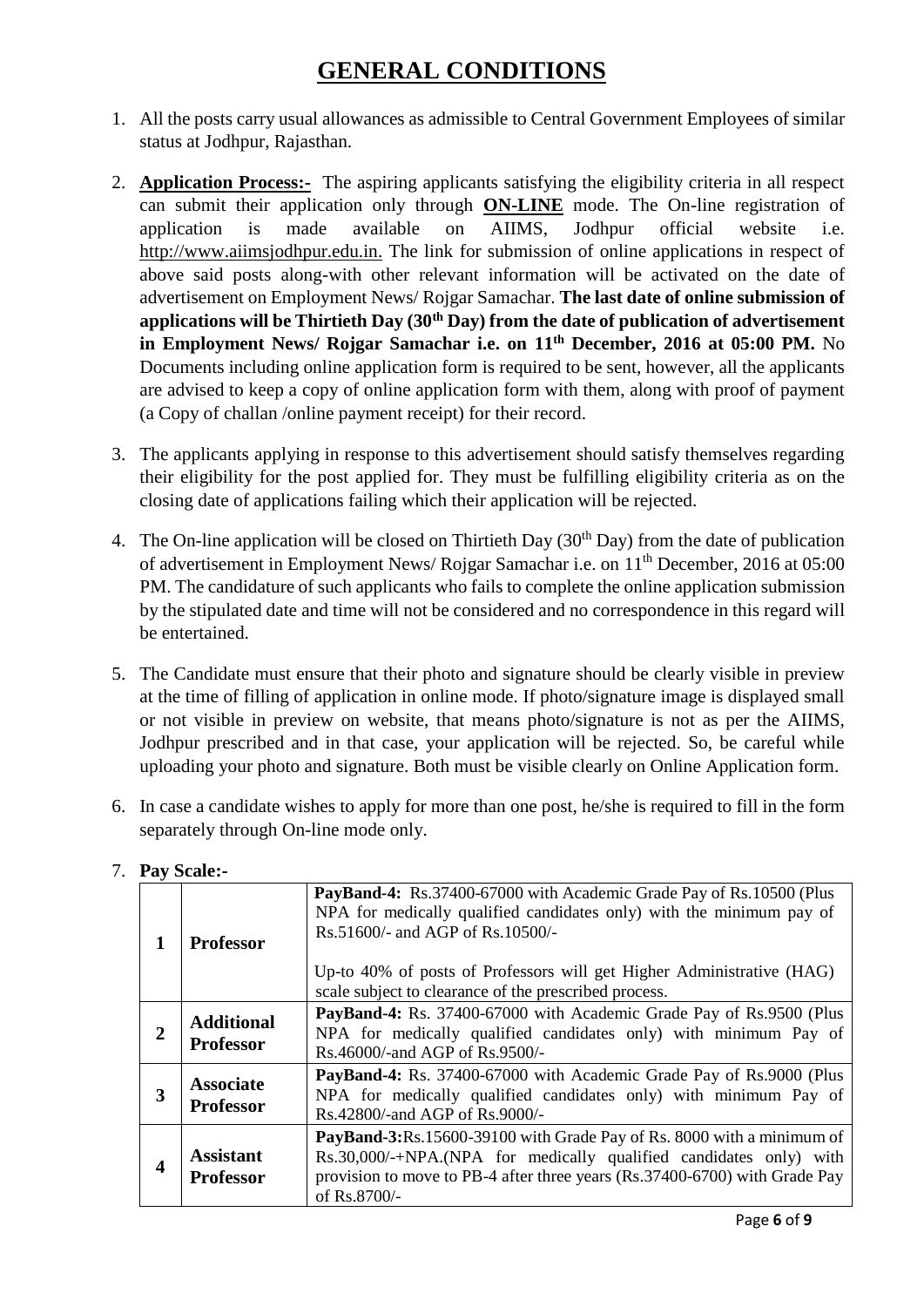### 8. **Upper Age Limit:-**

**Professor/Additional Professor: -** Not exceeding 58 (Fifty Eight) years as on closing date. **Associate Professor/ Assistant Professor**: - Not exceeding 50 (Fifty) years as on closing date.

- (i) Upper age limit shall be determined as on last date of submission of online applications.
- (ii) No age relaxation would be available to SC/ST/OBC/PH Candidates applying for unreserved vacancies.

| <b>S. No.</b> | Category                  | <b>Age Relaxation permissible</b><br>beyond the upper age limit |
|---------------|---------------------------|-----------------------------------------------------------------|
|               | SC/ST                     | 05 Years                                                        |
|               | $\overline{O}$ BC         | 03 Years                                                        |
|               | OН                        | 05 Years                                                        |
|               | <b>Government Servant</b> | 05 Years                                                        |

(iii) Age relaxation permissible to various categories is as under:-

- 9. Candidates applying under any of the reserved category posts, viz. SC/ST/OBC/OH will be considered subject of Caste Certificate issued by the appropriate/ competent authority on the prescribed format. Community should be clearly and legibly mentioned in the certificate. OBC candidate's eligibility will be based on the caste(s) borne in the Central List of Government of India. OBC candidate(s) should not belongs to Creamy Layer and their sub-caste should be match with the entries in Central List of OBC, failing which their candidates will not be considered under any of the applied reserved category post(s).
- 10. Only such persons would be eligible for reservation under OH quota in service/posts who suffer from not less than 40% of physical disability. Person who want to avail the benefit of reservation would have to submit a Disability Certificate issued by a competent authority in prescribed format.
- 11. **Clearances:** Appointments are subject to clearances as for equivalent posts in Government of India.
- 12. **Qualifications and Experience:** Qualifications may be relaxed for highly experienced, trained or reputed candidates at the discretion of the Selection Committee. **The experience will be counted as on last date of submission of application.**
- 13. **Short Listing:** The prescribed qualification is minimum and mere possessing the same does not entitle any candidate for selection. Based on bio-data, the Selection Committee may short-list candidates for interview Candidates called for interview will have to produce all relevant original documents in proof of details furnished in their application at the time of interview.
- 14. **Site of Interview:** Interviews will be held at AIIMS Jodhpur. No TA/DA will be paid for appearing in the interview.
- 15. **APPLICATION FEES:** Rs. 1,000/- (Rupees One Thousand Only).
	- 1) The candidate pay prescribed application fees through **Online Mode Only via payment gateway of AIIMS, Jodhpur.** Transaction/ Processing fee, if any, as applicable will be payable to the bank by the candidate.
	- 2) **Application fee once remitted shall not be refunded under any circumstances.**
	- 3) **No fee for SC/ST/PWD/Women Candidates of any community.**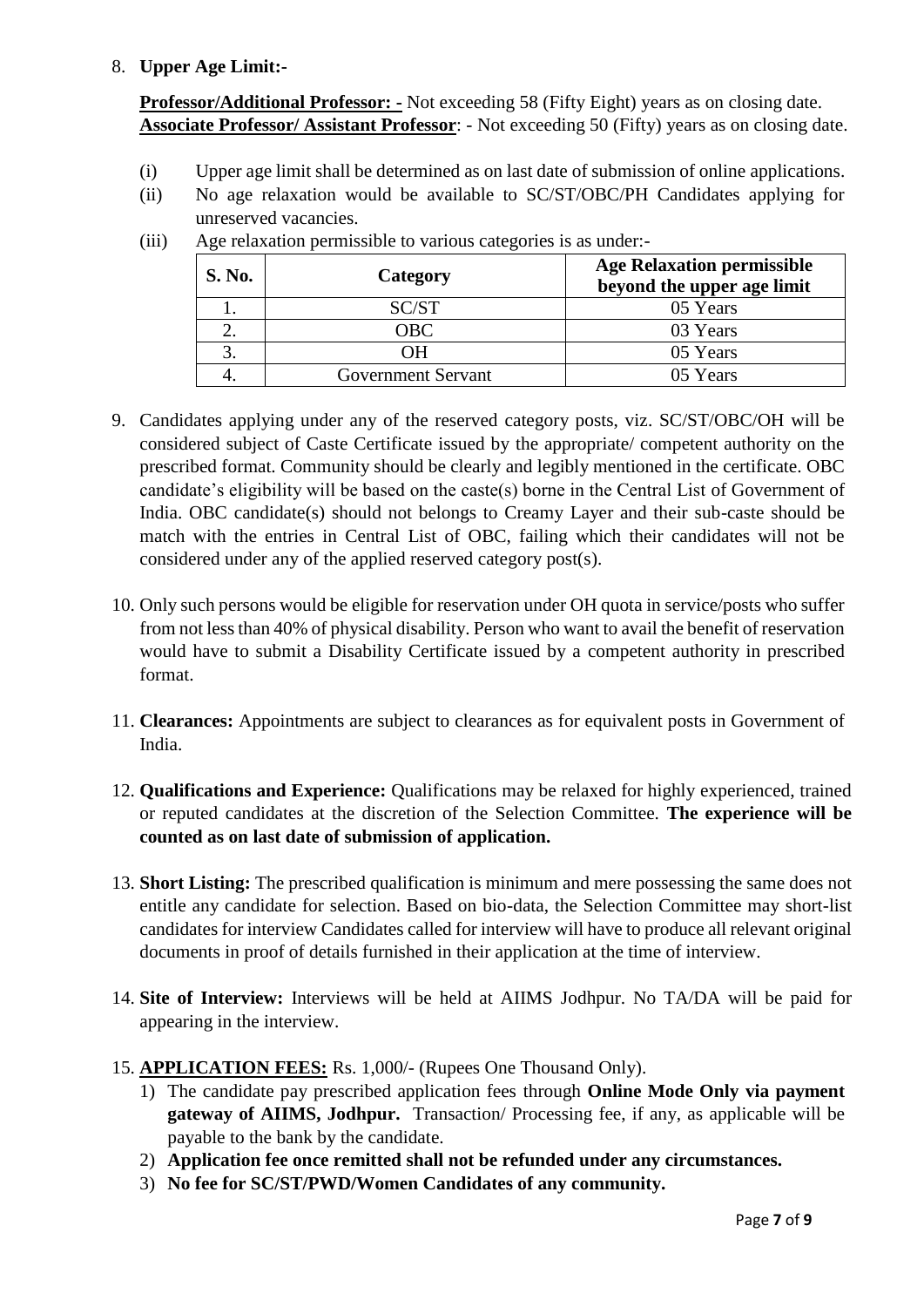- 4) Applications without the prescribed fee would not be considered and summarily rejected.
- 16. The applicants already in Government service shall have to produce Relieving Certificate from their present employer before joining the Institute.

### 17. **AIIMS, Jodhpur decision final:**

The decision of the AIIMS, Jodhpur in all matters relating to eligibility, acceptance or rejection of the applications, penalty for false information, mode of selection, conduct of examination(s), allotment of examination centers, selection and allotment of posts/organizations to selected candidates will be final and binding on the candidates and no enquiry / correspondence will be entertained in this regard.

18. Those who are in employment (In Case Govt. Services) must submit a **"NO OBJECTION CERTIFICATE"** from the employer at the time of Interview.

### **OTHER INFORMATION FOR THE CANDIDATES**

- (i) The All India Institute of Medical Science is an autonomous body established under Act of parliament.
- (ii) Service under the Institute is governed by that Act and the Rules & Regulations framed there under.
- (iii) All the posts carry usual allowances as admissible to Central Government Employees of similar status at Jodhpur, Rajasthan.
- (iv) **Probation period: The period of probation is two years**.
- (v) **Promotions:** A Teacher gaining requisite experience for the higher post can be granted promotion subject to the Rules and Regulations applicable from time to time in the Central Government Institutions/AIIMS.
- (vi) The applicants, who do not have requisite qualifications up to the last date for submission of applications, will not be considered.
- (vii) Incomplete application(s) will not be considered.
- (viii) The period of experience wherever prescribed shall be counted after obtaining the prescribed educational qualification.
- (ix) The employees of the Institute will be governed by the New Pension Scheme as per the provision contained in the Ministry of Finance, Department of Economic Affairs (ECB & PR Division). Notification No. 5/7/2003-ECB&PR dated 22.12.2003.
- (x) Closing Date:  $11<sup>th</sup>$  December, 2016 (upto 5.00 PM).
- (xi) The post(s) is/are whole time and private practice of any kind is prohibited.
- (xii) The Candidate are likely to be posted at rural health and urban center attached with the institute for the period to be decided by the Institute as applicable.